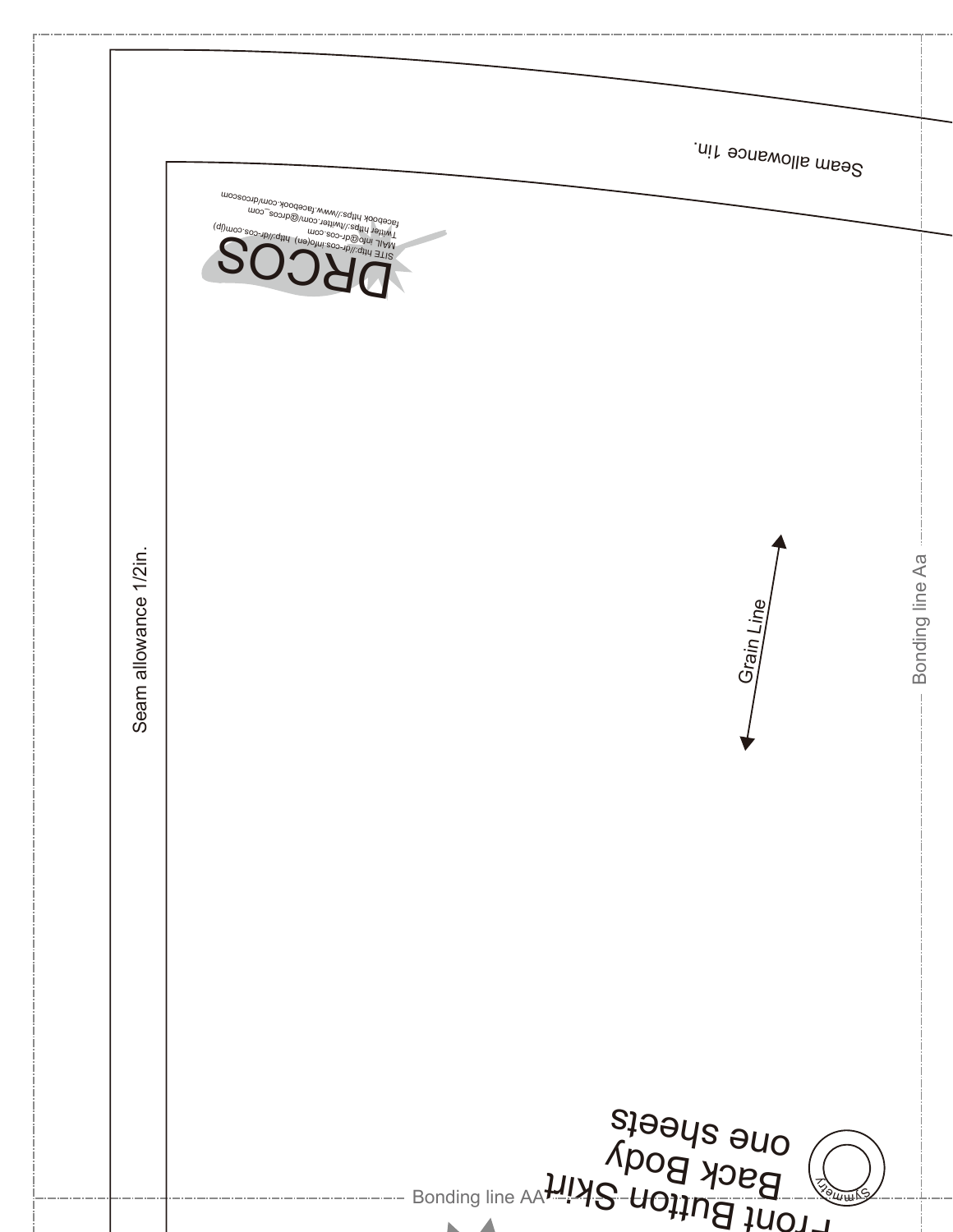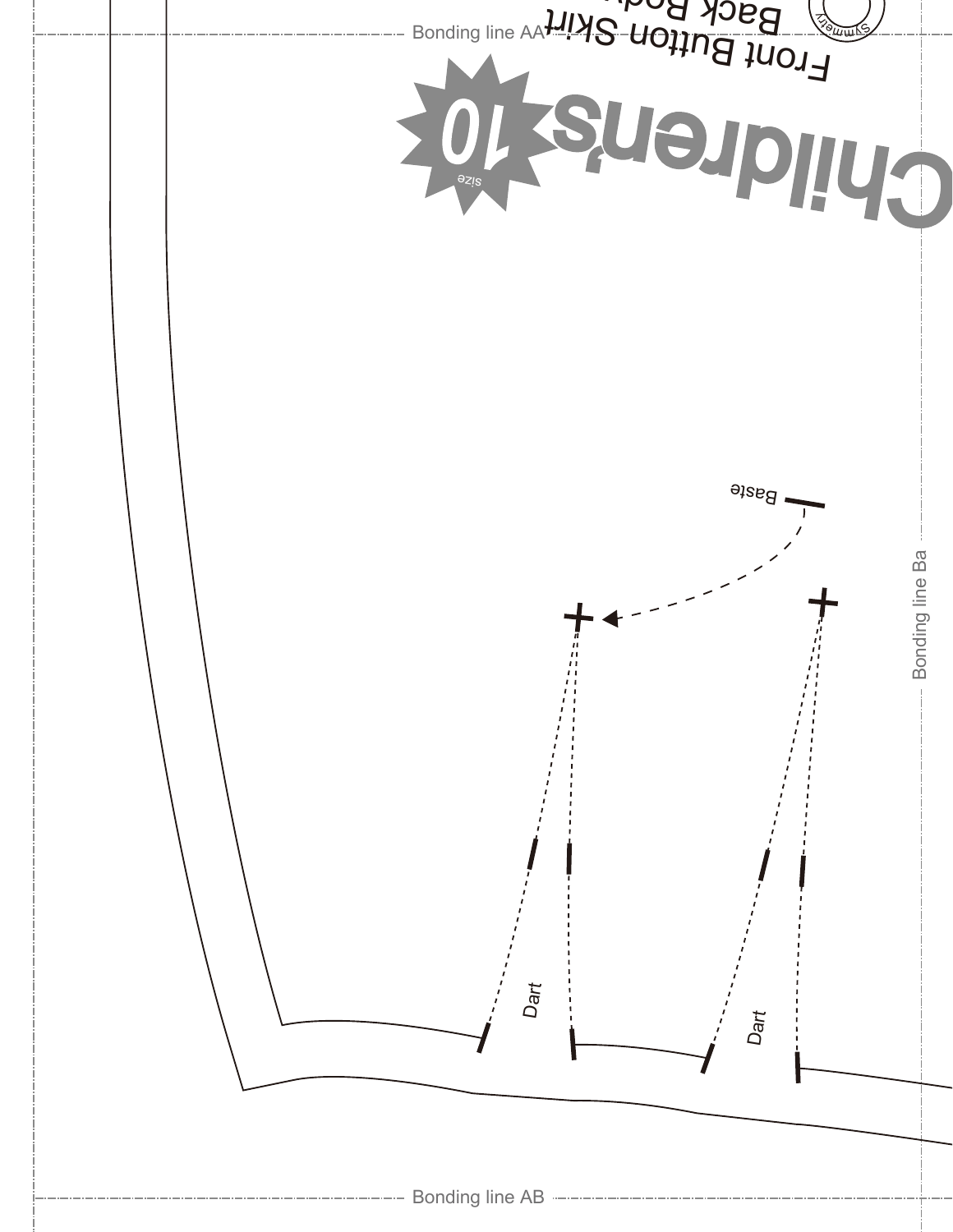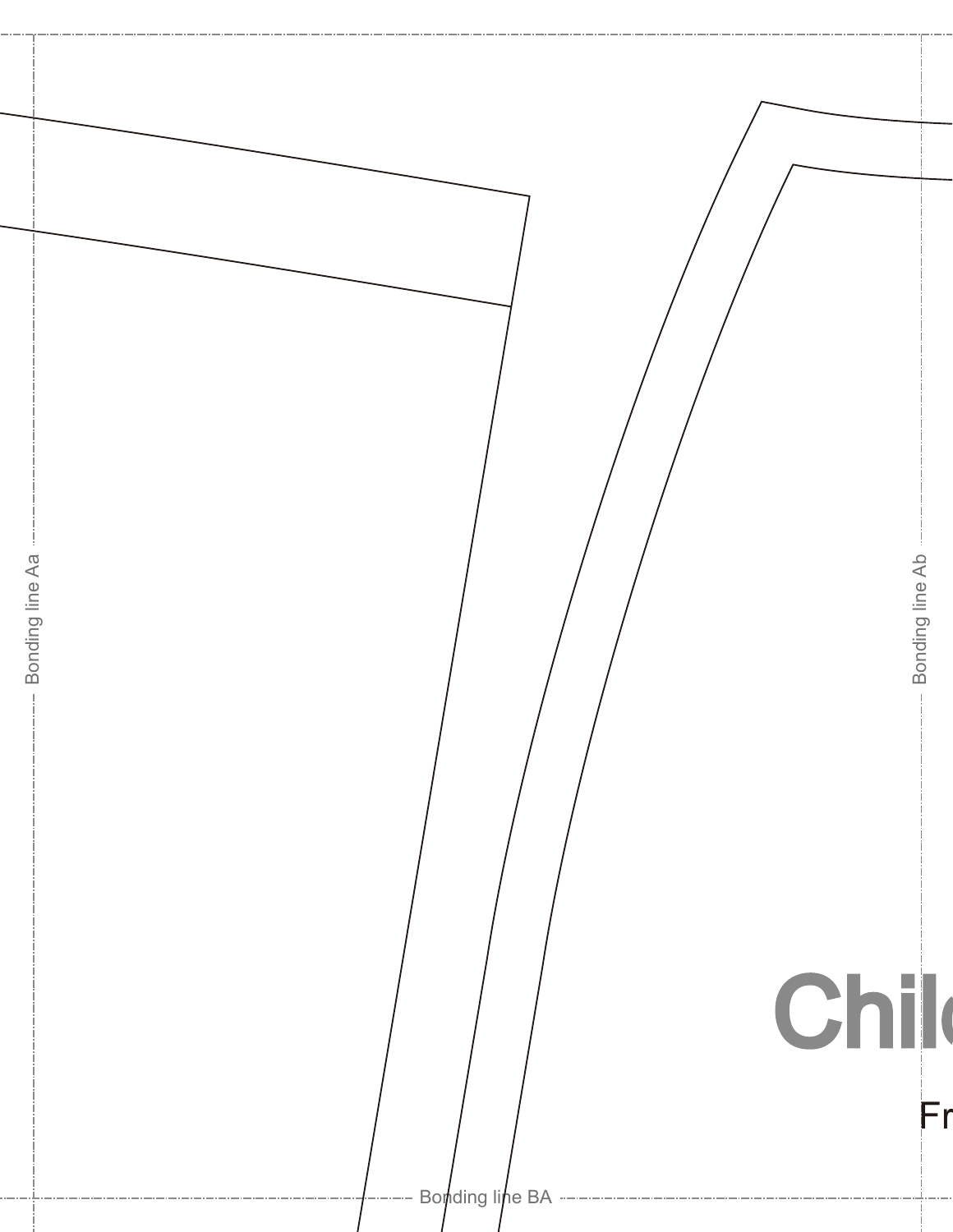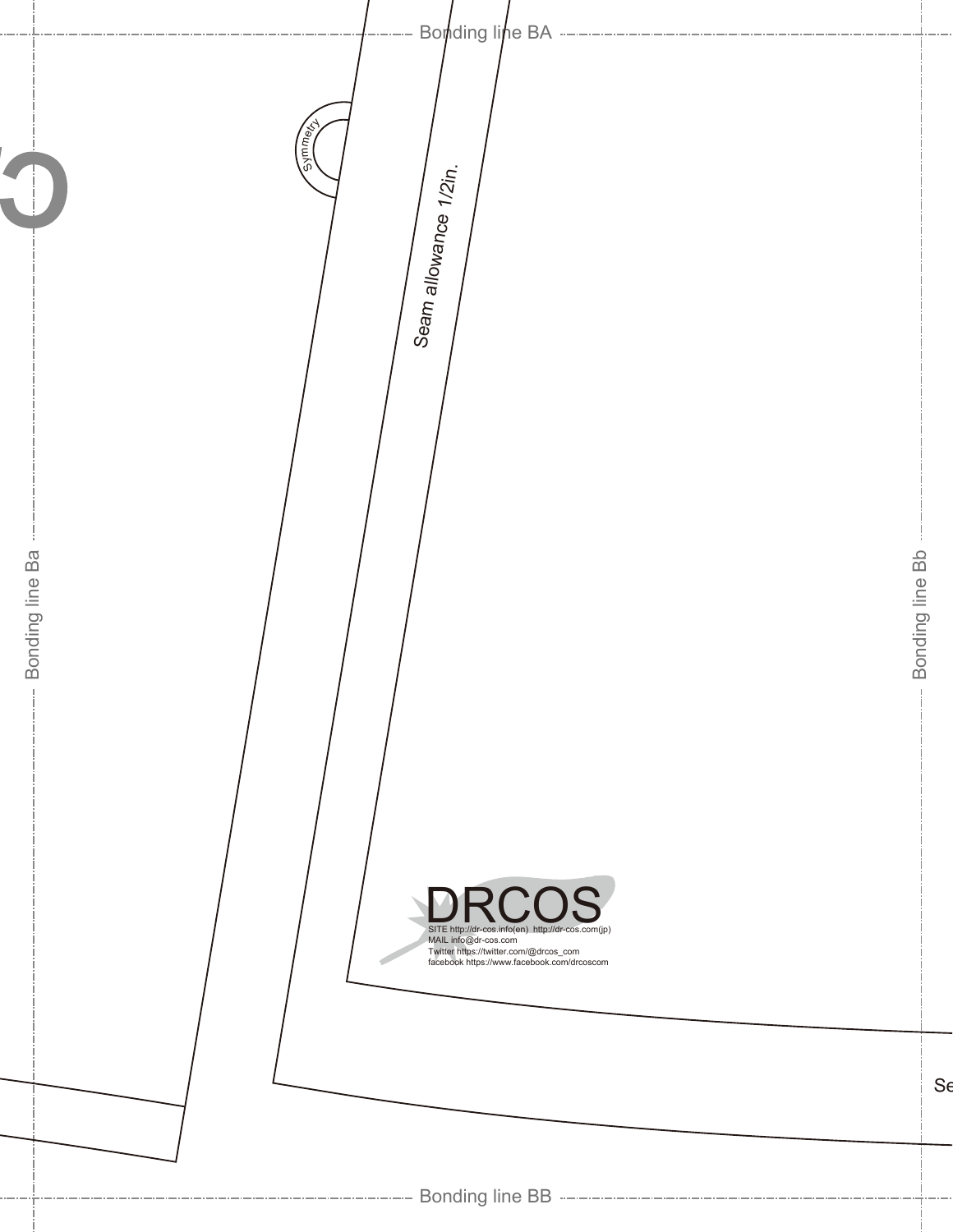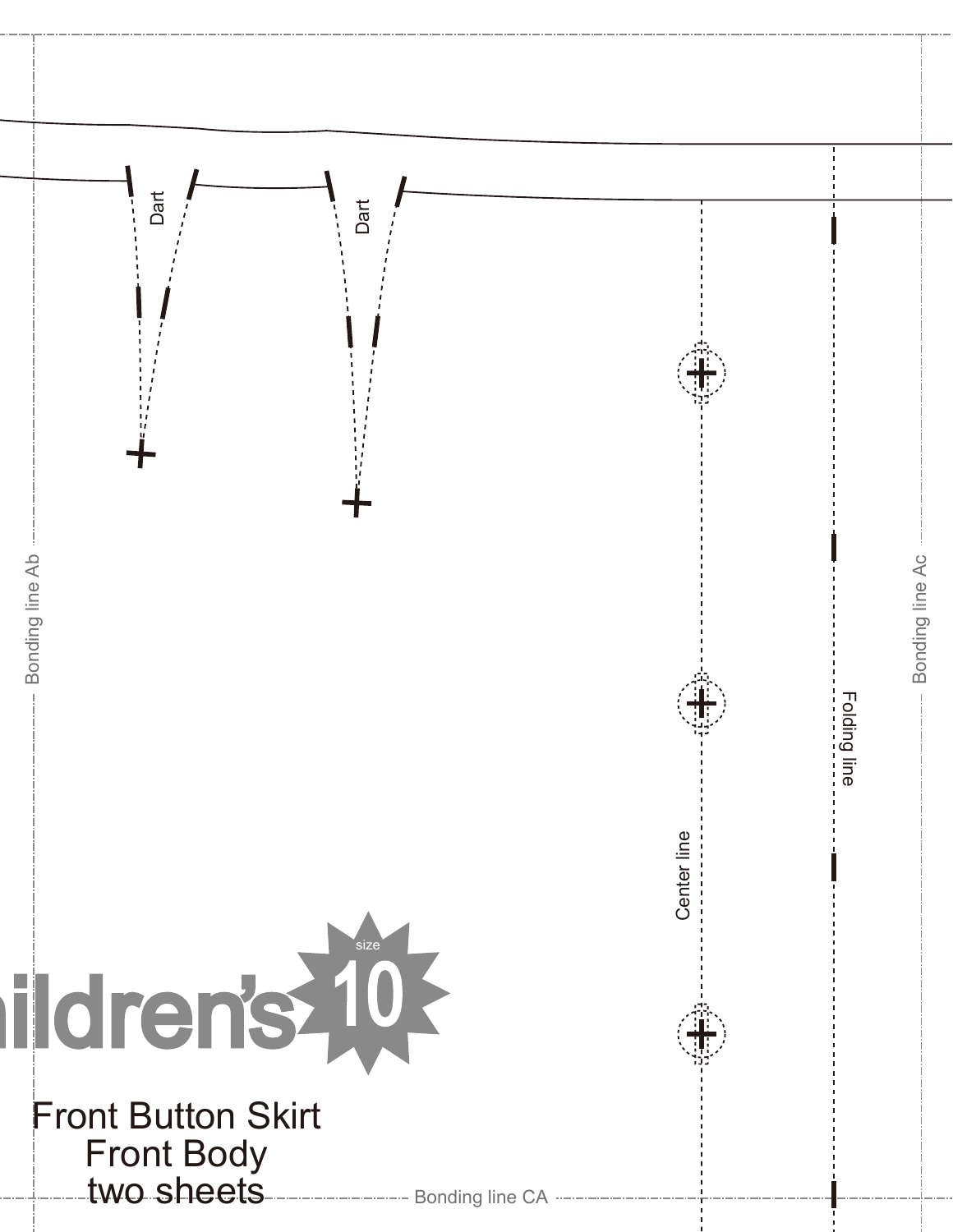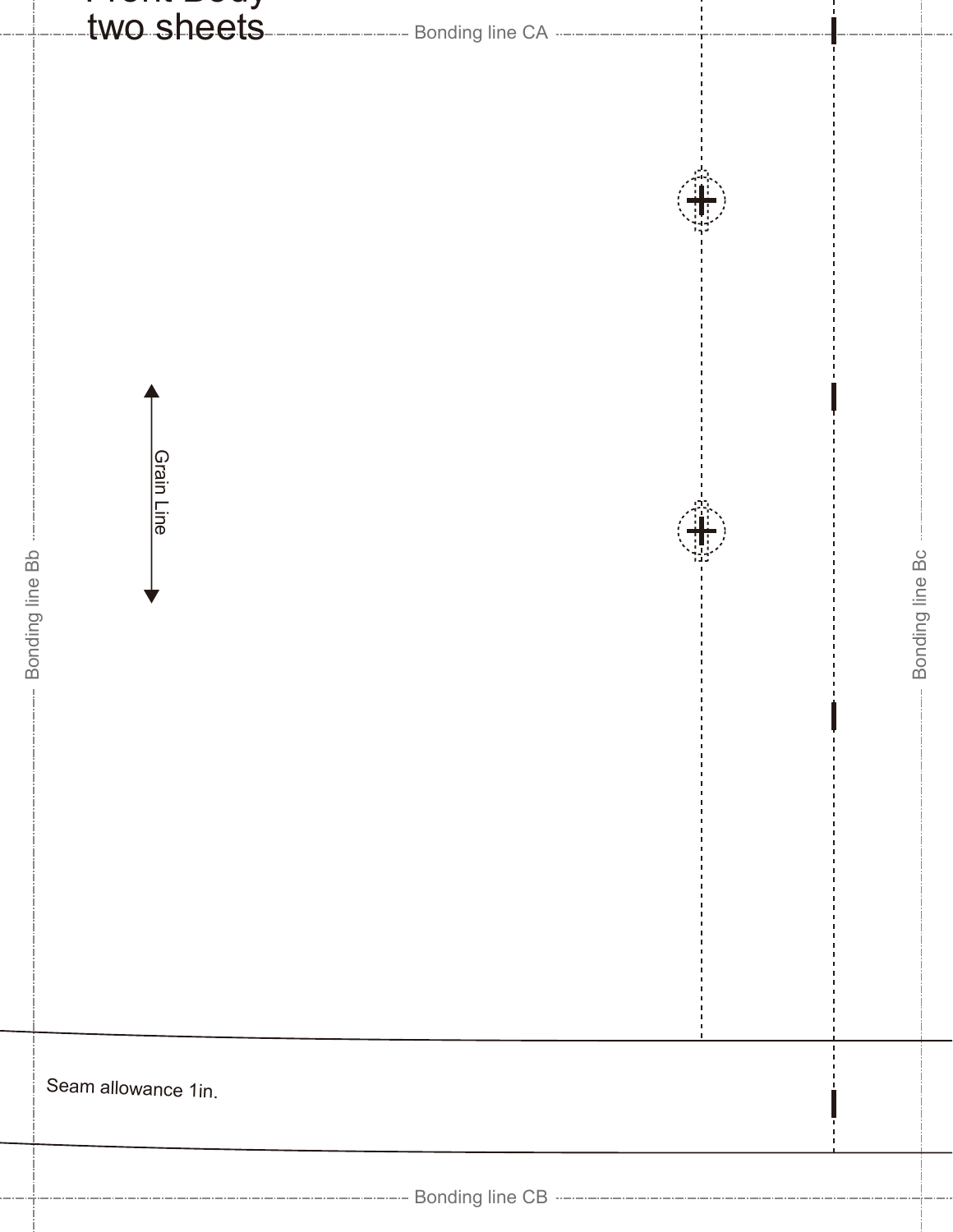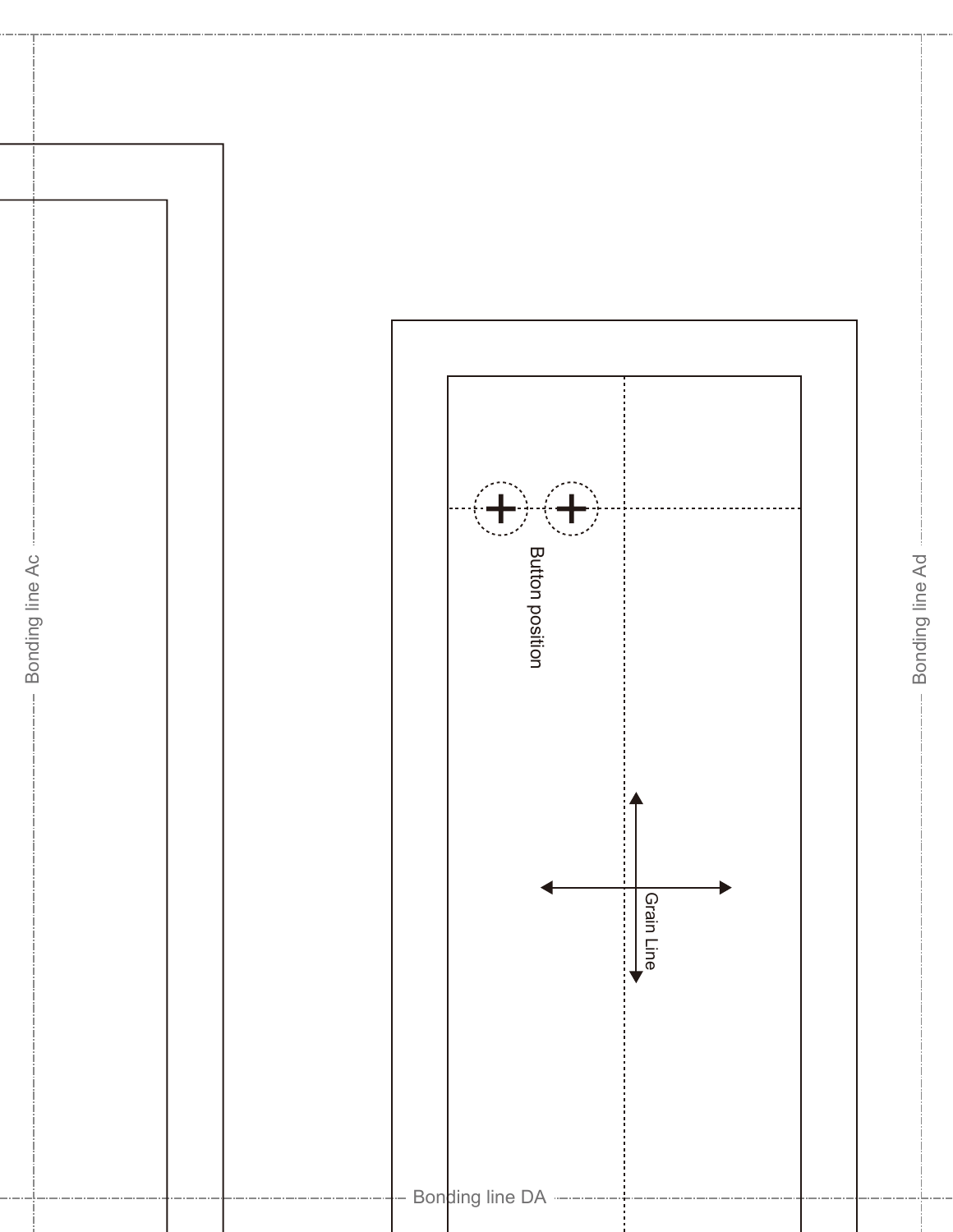|                                  | Seam allowance 1/2in. | Front Button Skirt<br>Belt<br>One sheets<br>Fusible interlining |      |                                          |
|----------------------------------|-----------------------|-----------------------------------------------------------------|------|------------------------------------------|
| Bonding line Bc<br>$\frac{1}{2}$ |                       |                                                                 |      | Bonding line Bd<br>$\mathop{\mathbb{I}}$ |
|                                  |                       | Bonding line DB -                                               | size |                                          |

 $\overline{\phantom{a}}$